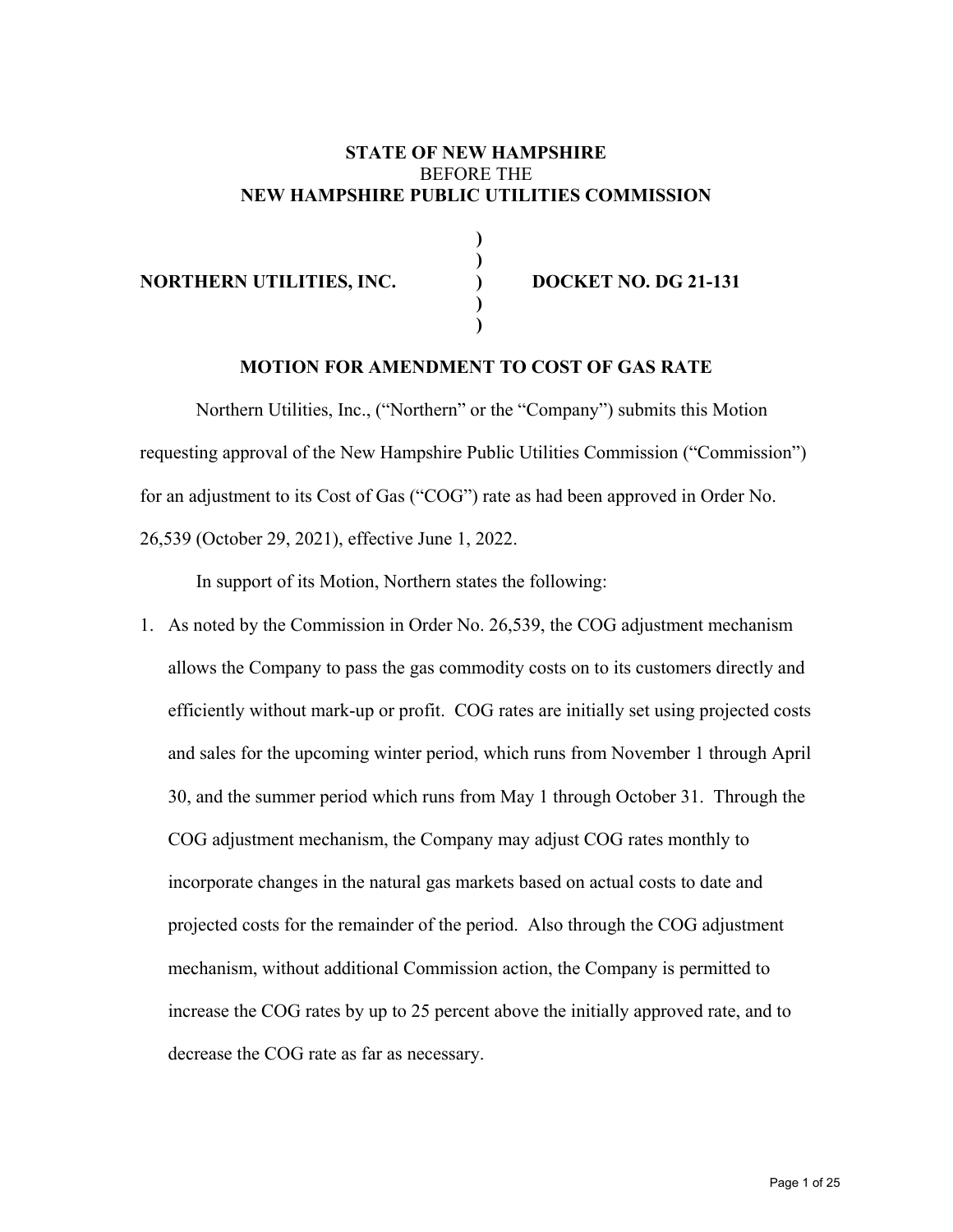- 2. On September 17, 2021, Northern submitted a winter 2021/2022 and summer 2022 COG filing outlining its proposed COG for the winter and summer periods. Also, on October 11, 2021, the Company filed the supplemental testimony of Francis Wells regarding recent price volatility and the Company's actions in response. The proposed rates were approved as filed in Order No. 26,539. At the time of Order No. 26,539, the Commission "commend[ed] Northern for its hedging and well-considered pipeline, storage and peaking strategy which minimized ratepayer costs in a very difficult commodity environment." Order No. 26,539 at 6.
- 3. Following Order No. 26,539, Northern has filed monthly reports noting the ongoing over or under-collections of COG costs, relative to the projected balances, and has identified any adjustments to the COG rate deemed necessary in light of changes in gas commodity prices. In its most recent report, filed April 22, 2022, Northern noted that due to an under-collection driven by "substantially higher NYMEX prices" it was "increasing rates by their maximum amount, 25 percent above the initially approved rate." April 22, 2022 Report in Docket No. DG 21-131 at 11. Northern further noted, however, that "this increase will not recover the total estimated summer season under‐collection leaving a remaining under‐collection balance of approximately \$1.95 million." *Id*. Further, Northern stated that, "Due to the amount of this shortfall, the Company will consider submitting an amended cost of gas filing in early May, for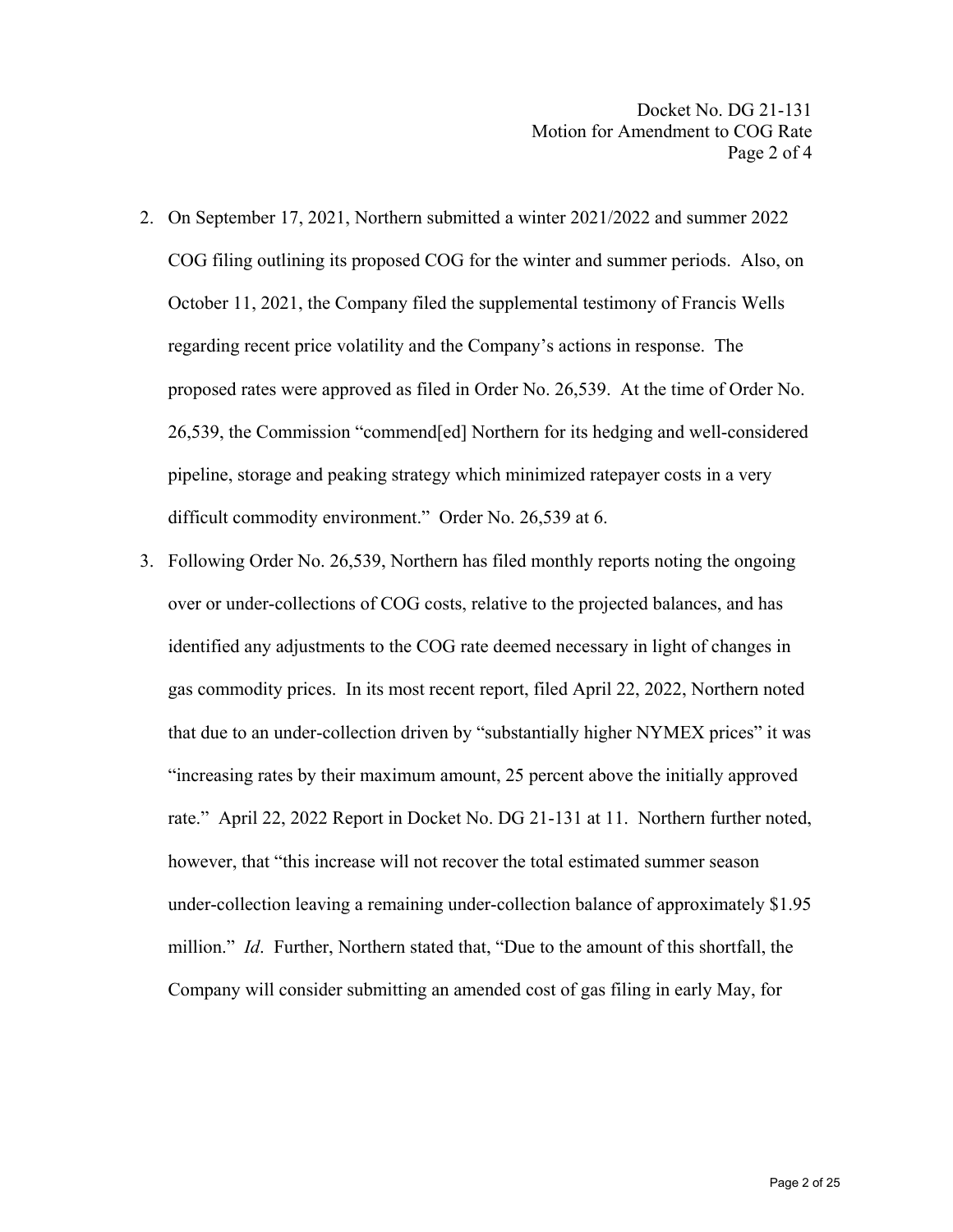effect June 1st, to recover the remaining balance if there are no material declines in NYMEX prices towards the end of April." *Id*.

4. As described in the enclosed testimony and attachments of Christopher Kahl, NYMEX prices have not materially declined since the time of the Company's April 22, 2022 report. Accordingly, in that Northern has already increased the rate to the maximum extent permitted without further Commission action, and that given the persistently high NYMEX prices Northern will experience a material under-collection of gas costs without an adjustment to the COG rate, Northern herein requests that the Commission approve a revised COG rate for effect on June 1, 2022 for the remainder of the summer period, until October 31, 2022. Along with this adjustment, as described in Mr. Kahl's testimony, Northern also requests that the Commission continue to allow adjustments to the rate without further Commission action consistent with existing and past practice. By making this adjustment, Northern seeks to assure that the COG rates are matched with the period in which the costs are incurred to the extent practicable, and it seeks to mitigate any potential for a significant under-collection being carried into, and reconciled in, a future COG period.